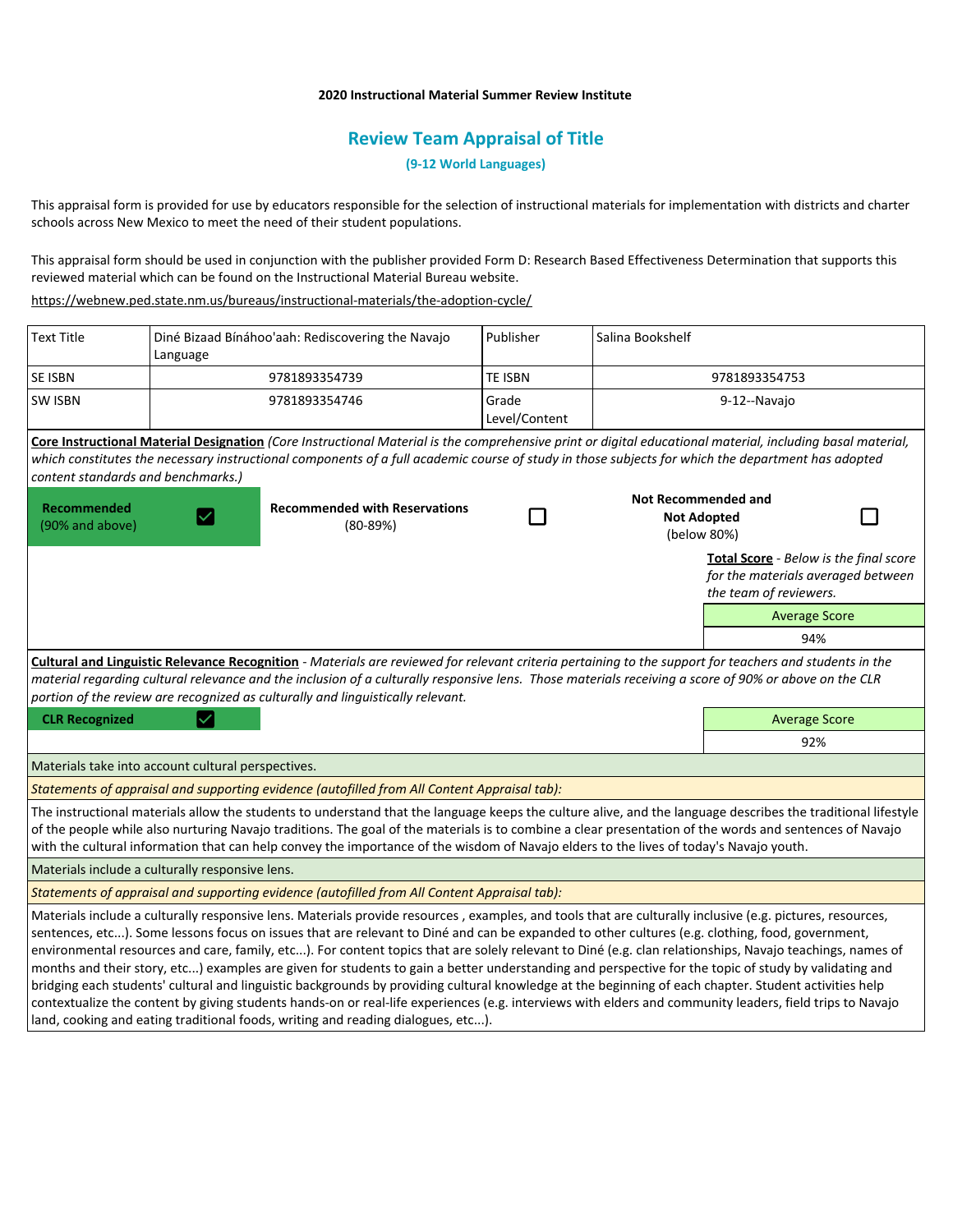**Standards Review** *- Materials are reviewed for alignment with the state adopted content standards, benchmarks and performance standards.*

Average Score 93%

Materials align with grade level standards overall.

*Statements of appraisal and supporting evidence:* 

The instructional materials align with grade-level standards by taking into account various facets of addressing the standards. It encompasses the four language domains of speaking, writing, reading, and listening. Student lessons include: practicing the language through dialogue and class discussions, learning the Navajo Sound System to develop Navajo literacy skills, and listening to others using the language. For example, in Chapter 2, *The Navajo Sound System and Navajo Literacy*, the Verb Conjugation Model is introduced and used in each chapter throughout the textbook.

Materials align with communication standards.

*Statements of appraisal and supporting evidence:* 

The instructional materials align with the standards as learners use the language in school and global communication. The goals for learners is to use the language studied for personal enjoyment, personal enrichment and employability. This curriculum includes and encourages interacting with family members, elders, and community leaders to practice, expand their learning, and increase their cultural and linguistic knowledge through literacy assignments (e.g. interviewing elders, visiting community resources, and participating in classroom activities that promote speaking). This will help learners instill their lifelong goal of becoming proficient in the target language.

Materials align with cultures standards.

*Statements of appraisal and supporting evidence:* 

The instructional materials align with grade-level standards through cultural practices and products to perspectives. The students develop an understanding of their culture and other cultures through their value systems, languages, traditions and individual perspectives. Student lessons include: practicing the language by speaking or writing and understanding the relationship between language and culture.

Materials align with connections standards.

*Statements of appraisal and supporting evidence:* 

The learning activities are designed to meet the Connection Standards, and develop students' critical thinking and problem solving skills through researching various topics of the Navajo culture and comparing it to other Indigenous and non-Indigenous communities. For instance, students learning about Navajo Government gain an insight to the various functions of local government through interviews and research. The students also create a class play that addresses problems and solutions to issues affecting Navajo communities. Another lesson on verbs related to eating is contextualized as students research traditional foods, preparations, and how to correctly describe or talk about the food (e.g. roasted, fried, boiled, etc).

Materials align with comparisons standards.

*Statements of appraisal and supporting evidence:* 

The instructional materials align with grade-level standards through language and cultural comparison. The students understand how language works and the relationship between language and culture. Student lessons include learning how to use the Navajo alphabet, the sound system, Navajo literacy, Navajo verbs and simple sentence construction.

Materials align with communities standards.

*Statements of appraisal and supporting evidence:* 

The instructional materials have a set development of understanding the Navajo language by including enrichment, enjoyment and employability lessons and activities. The materials include lifelong learning goals by using family teachings. The goals are met by using the text book to teach learners cultural competence by listening to cultural history, which is characteristic of Navajo leaders. This topic is introduced in Chapter 29, when learning about the Navajo Nation Government. The reinforcement of WB activities have students investigate different themes in each chapter, which allows students opportunities for varied experiences.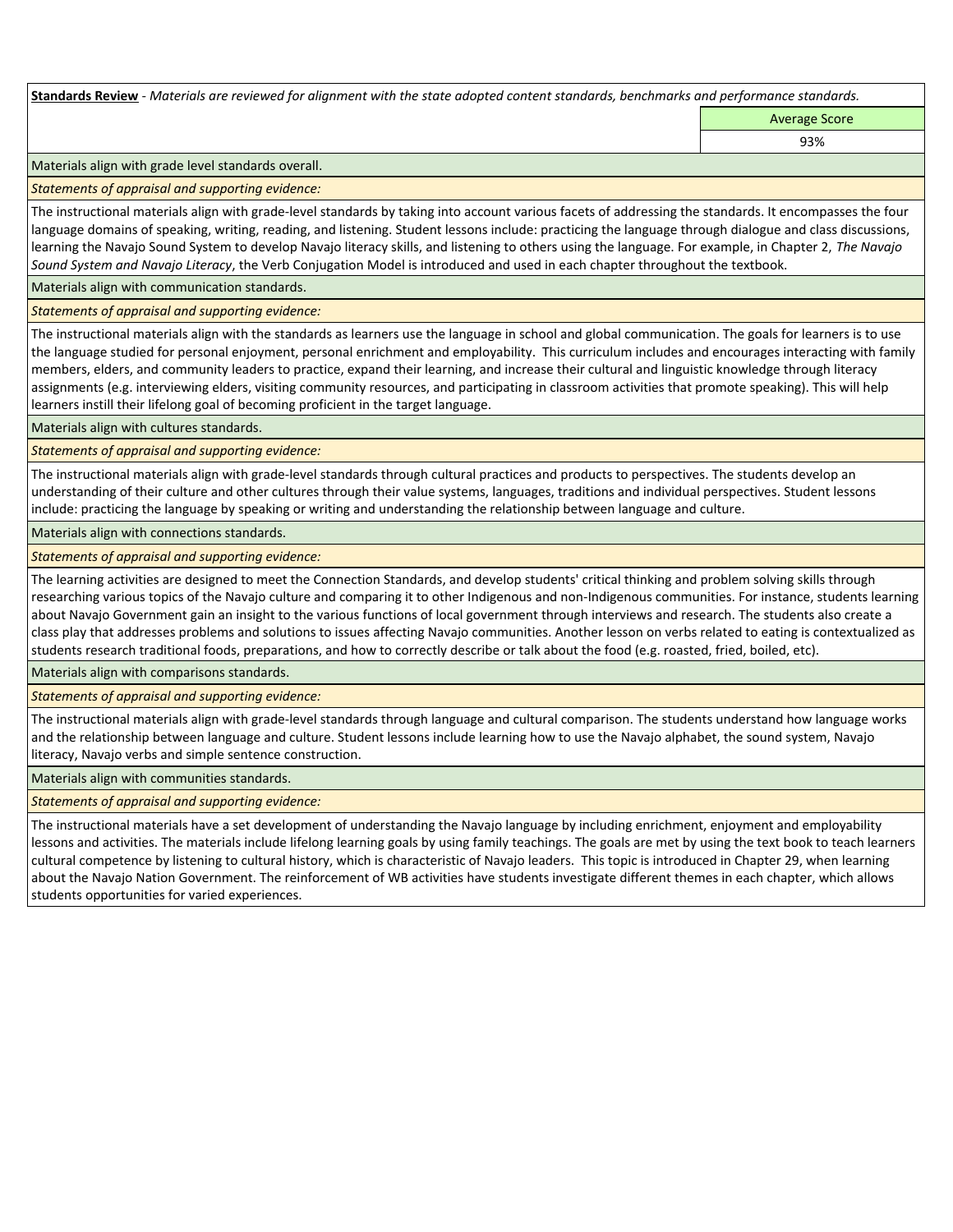**World Languages Content Review** *- Materials are reviewed for relevant criteria pertaining to the support for teachers and students in the specific content area reviewed.*

Average Score

99%

Materials provide a selection and range of high-quality texts worthy of students' time and attention, exhibiting exceptional craft and thought and/or providing useful information.

*Statements of appraisal and supporting evidence:* 

The instructional materials provide teachers with materials that will help them teach students with a wide range of background needs. The materials also allow Navajo students to reconnect with their people and their heritage and to experience the beauty of the Navajo language, culture, traditions, and lifestyle. Finally, the materials inspire students to learn the Navajo language by using it in cultural, social, and traditional Navajo circles.

Questions in the materials are high-quality text-dependent and text-specific questions. The overwhelming majority of these questions are text-specific and draw student attention to the particulars in the text.

*Statements of appraisal and supporting evidence:* 

The instructional materials provide students high-quality text practice for students to develop yes/no questions. Students also practice writing simple dialogue, which helps learners with writing while also learning new words. Pre/postpostion and conjugation models also help in developing writing skills. Each chapter contains Goals and Objectives to guide the teacher.

Materials provide scaffolding and supports to enable students' learning of World Languages.

## *Statements of appraisal and supporting evidence:*

The textbook's knowledge building format follows D. A. Wilkins' Communicative Approach to teaching students. This approach helps them to reach competency in communicating in the language, while also developing their Navajo literacy skills of speaking, writing, reading and listening. The complexity of lessons increases throughout the school year to continuously challenge the students at an appropriate level. Students study, in depth, the Navajo Sound System, grammar rules, and writing dialogues for different purposes including traditional and non-traditional settings (e.g. home, ceremony, school, store, business, etc).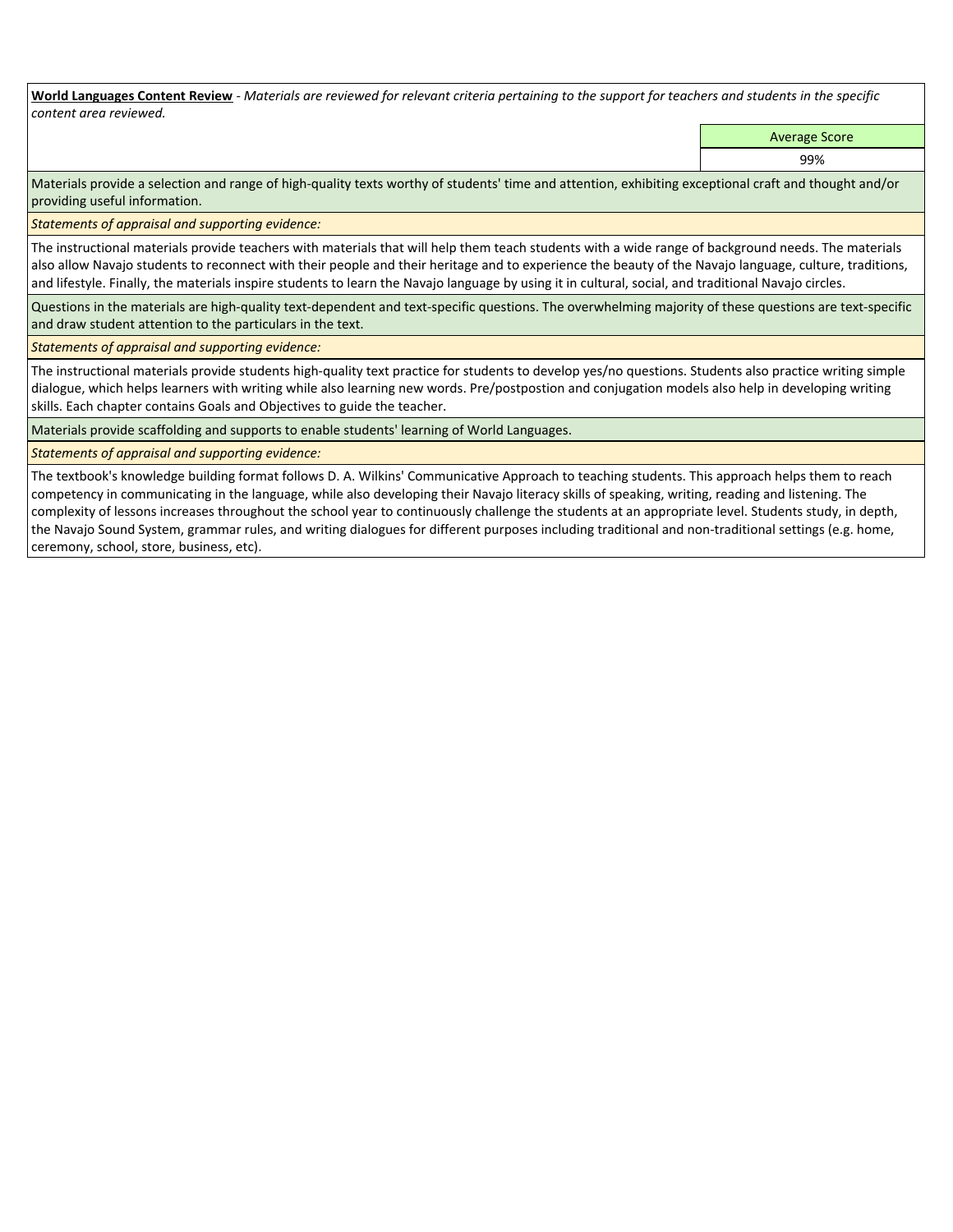**All Content Review** *- Materials are reviewed for relevant criteria pertaining to the support for teachers and students in the material regarding the progression of the standards, lesson structure, pacing, assessment, individual learners and cultural relevance.*

> Average Score 91%

Materials are coherent and consistent with the high school standards that all students should study in order to be college and career ready.

*Statements of appraisal and supporting evidence:*

The instructional materials are coherent and consistent with the high school standards. The materials allow the teacher to teach students the Navajo language through various goals and disciplines. The instructional materials prepare students for college and career readiness.

Materials are well designed and take into account effective lesson structure and pacing.

*Statements of appraisal and supporting evidence:*

The instructional materials are designed with color coding of Red/Blue/Green for teacher guidance. The consistent visual design of including pictures related to chapter learning, helps make the book more engaging for students. The Navajo-English glossary offers support to learners for effective learning of vocabulary. The materials use structure and pacing in each lesson, for teacher guidance.

Materials support teacher planning, learning, and understanding of the standards.

*Statements of appraisal and supporting evidence:*

Materials support teachers in their planning, learning, and understanding of standards by providing multiple examples of teacher questions to enhance class discussions. These include verb conjugation models for vocabulary development; interviewing elders to gain cultural knowledge on different areas of Diné language and culture; differentiated grouping for lesson activities; and suggested class projects to contextualize students' literacy skills. For example, students were asked to follow a recipe on Blue Corn Bread and then write a recipe in Diné for a traditional food (e.g. kneel down bread, blue corn mush, steamed corn stew, etc). The culminating activity was having a class potluck where the mode of communication is the Diné language.

Materials offer teachers resources and tools to collect ongoing data about student progress on the standards.

*Statements of appraisal and supporting evidence:*

The instructional materials offer teachers resources and tools to gauge students' language usage through speaking, reading, listening, and writing. Each chapter allows students to gain knowledge about their culture and traditions. The teacher can collect data about student progress through formative assessments by using the tools and resources included with the materials.

Materials support effective use of technology to enhance student learning. Digital materials are accessible and available in multiple platforms.

*Statements of appraisal and supporting evidence:*

Teacher edition was the only digital material provided for instructional material.

Materials can be easily customized for individual learners.

*Statements of appraisal and supporting evidence:* 

Materials can be easily customized for individual learners to a certain extent. The materials offer support to students that have prior experience with the Diné language, as well as non-Natives learning the language, to meet foreign language credit. These supports include pictures, research and literacy activities without modification. However, there are minimal supports for ELs, students with special needs, or advanced learners. For example, textbook lessons and workbook activities are not differentiated or scaffolded for different levels to meet the needs of those students. Teachers can modify lessons to reach the needs of below proficiency and advanced learners.

Materials give all students extensive opportunities and support to explore key concepts.

*Statements of appraisal and supporting evidence:*

The materials allow all students traditional and non-traditional opportunities through the four language domains: listening, reading, writing and speaking. The inclusion of creative thinking skills and writing skills, allow an opportunity to communicate culturally, linguistically and traditionally.

Materials take into account cultural perspectives.

*Statements of appraisal and supporting evidence:*

The instructional materials allow the students to understand that the language keeps the culture alive, and the language describes the traditional lifestyle of the people while also nurturing Navajo traditions. The goal of the materials is to combine a clear presentation of the words and sentences of Navajo with the cultural information that can help convey the importance of the wisdom of Navajo elders to the lives of today's Navajo youth.

Materials include a culturally responsive lens.

*Statements of appraisal and supporting evidence:*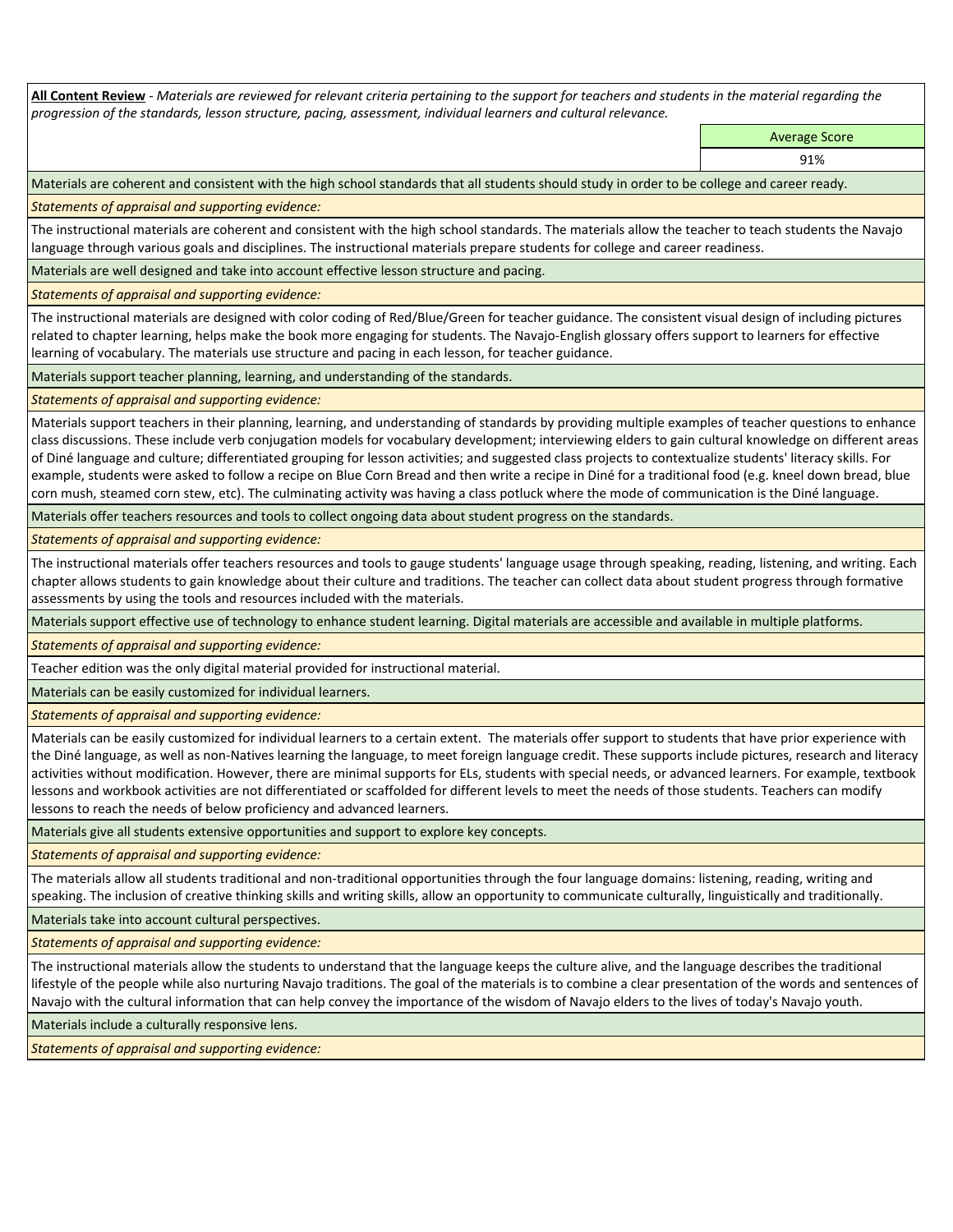Materials include a culturally responsive lens. Materials provide resources , examples, and tools that are culturally inclusive (e.g. pictures, resources, sentences, etc...). Some lessons focus on issues that are relevant to Diné and can be expanded to other cultures (e.g. clothing, food, government, environmental resources and care, family, etc...). For content topics that are solely relevant to Diné (e.g. clan relationships, Navajo teachings, names of months and their story, etc...) examples are given for students to gain a better understanding and perspective for the topic of study by validating and bridging each students' cultural and linguistic backgrounds by providing cultural knowledge at the beginning of each chapter. Student activities help contextualize the content by giving students hands-on or real-life experiences (e.g. interviews with elders and community leaders, field trips to Navajo land, cooking and eating traditional foods, writing and reading dialogues, etc...).